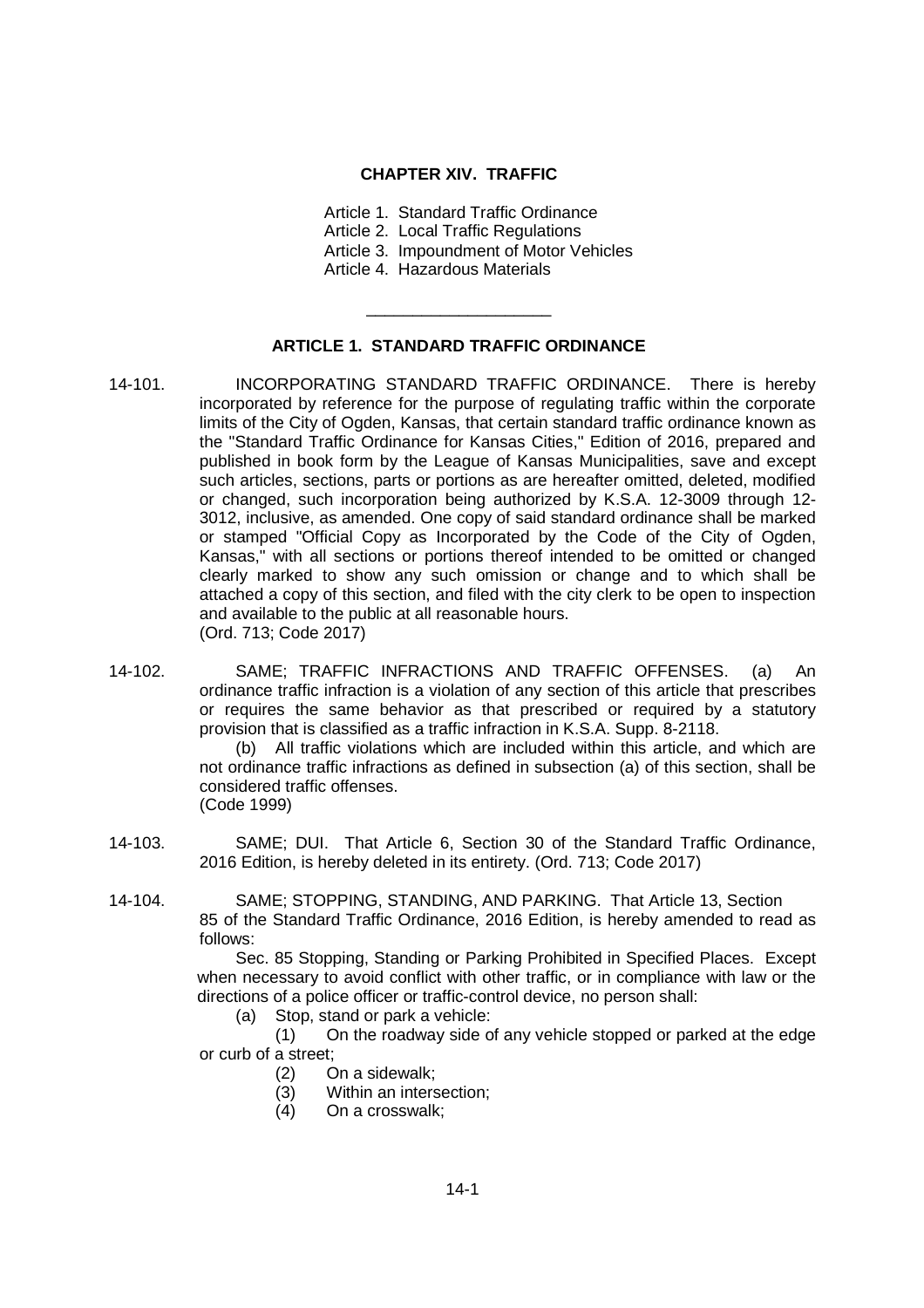(5) Between a safety zone and the adjacent curb or within 30 feet of points on the curb immediately opposite the ends of a safety zone, unless a different length is indicated by signs or markings;

(6) Alongside or opposite any street excavation or obstruction when stopping, standing or parking would obstruct traffic;

(7) Upon any bridge or other elevated structure upon a highway or within a highway tunnel;

(8) On any railroad tracks;

(9) On any controlled-access highway;

(10) In the area between roadways of a divided highway, including crossovers; or

(11) At any place where official signs prohibit stopping;

(12) At any place where official signs or yellow painted curb markings prohibit stopping;

(13) In front of or three feet either side of an existing private driveway entrance.

(b) Stand or park a vehicle, whether occupied or not except momentarily to pick up or discharge a passenger or passengers:

(1) In front of or three feet either side of a public or private driveway;

(2) Within 15 feet of a fire hydrant;

(3) Within 20 feet of a crosswalk at an intersection;

(4) Within 30 feet upon the approach to any flashing signal, stop sign or traffic control signal located at the side of the roadway;

(5) Within 20 feet of the driveway entrance to any fire station and on the side of a street opposite the entrance to any fire station within 75 feet of said entrance, when properly sign-posted;

(6) At any place when official signs or yellow painted curb markings prohibit standing.

(c) Park a vehicle, whether occupied or not, except temporarily for the purpose of, and while actually engaged in, loading or unloading property or passengers:

(1) Within 50 feet of the nearest rail of a railroad crossing;

(2) At any place where official signs or yellow painted curb markings prohibit parking.

(d) No person shall move a vehicle not lawfully under his control into any such prohibited area or away from a curb such a distance as is unlawful.

(e) No person shall stand or park a vehicle in areas designated as fire lanes upon public or private property. (K.S.A. 8-1571; Ord. 713; Code 2017)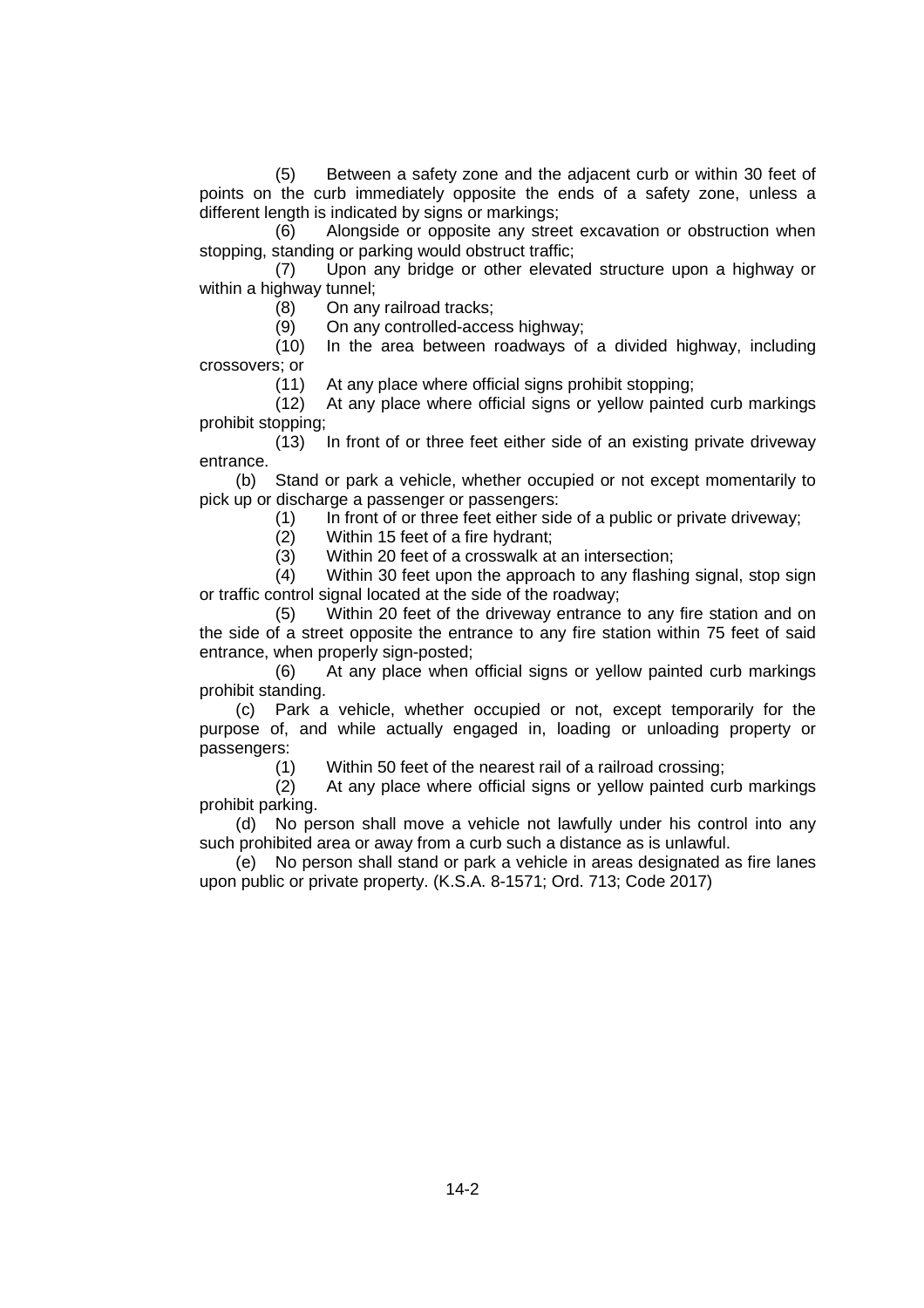## **ARTICLE 2. LOCAL TRAFFIC REGULATIONS**

14-201. TRAFFIC CONTROL DEVICES AND MARKINGS. The Standard Traffic Ordinance as adopted is hereby modified by adding thereto the following:

The governing body may, by resolution, establish and fix the location of such traffic control devices as may be deemed necessary to guide and warn traffic under the provisions of this chapter, other traffic ordinances and the state laws. The city shall place and maintain such traffic control signs, signals and devices when and as may be required by the authority of the governing body to make effective the provisions of this chapter and other ordinances for the regulation of traffic. Any official traffic control device placed pursuant to this section shall be marked and labeled on a map of the City of Ogden for the purpose of displaying all such traffic control devices and shall be filed with the city clerk to be open to inspection and available to the public at all reasonable hours of business. (Code 1987)

14-201A. CROSSING GUARDS. (a) Either the governing body of the City of Ogden, the Board of Education of Unified School District #383, or the Riley County Law Enforcement Agency, or the designee of any such governmental agency, shall have authority to designate and appoint persons to act as crossing guards at any school zone within the City of Ogden, Kansas. When so designated, and appointed, such crossing guards shall have authority to assist school children and others in crossing the street within such school zone during any time that the zones are in effect. In exercising such authority, the crossing guards may, when it is safe to do so, direct traffic to stop while children or others are crossing. There shall be a rebuttable presumption that person assisting children in crossing a designated school zone, within the hours that the zone is effective, has been validly appointed and designated by either the City of Ogden, Unified School District #383, or Riley County Law Enforcement Agency or their designee.

(b) No person shall willfully fail or refuse to comply with any lawful order or direction of any crossing guards designated and appointed as set forth in subsection (a). (Ord. 534; Code 2017)

- 14-202. MINIMUM AND MAXIMUM ALLOWABLE FINES. The minimum and maximum allowable fines for the following traffic violations occurring within the city shall be as determined by the municipal judge. The schedule of fines shall be on file in the city clerk's office and available for inspection at all reasonable hours. (Code 1987)
- 14-203. TRUCK TRAFFIC CONFINED TO CERTAIN ROUTES. (a) Except as provided in section 14-204, it shall be unlawful for any person, firm, corporation or organization of any kind to operate or drive any truck, semi-tractor or semi-trailer upon any street, roadway or highway within the city unless such street, roadway or highway is designated as a truck route as provided in section 14-205 of this code.

(b) For purposes of this section and sections 14-204:206, the word "truck" shall mean any vehicle designed for the transportation of property, and:

(1) Whose body weight or combined body weight and load weight exceeds a gross weight of six tons; or

(2) Has more than six wheels.

(c) For purposes of this section and sections 14-204:206, the words or phrase "truck route" shall mean the streets, roadways or highways designated in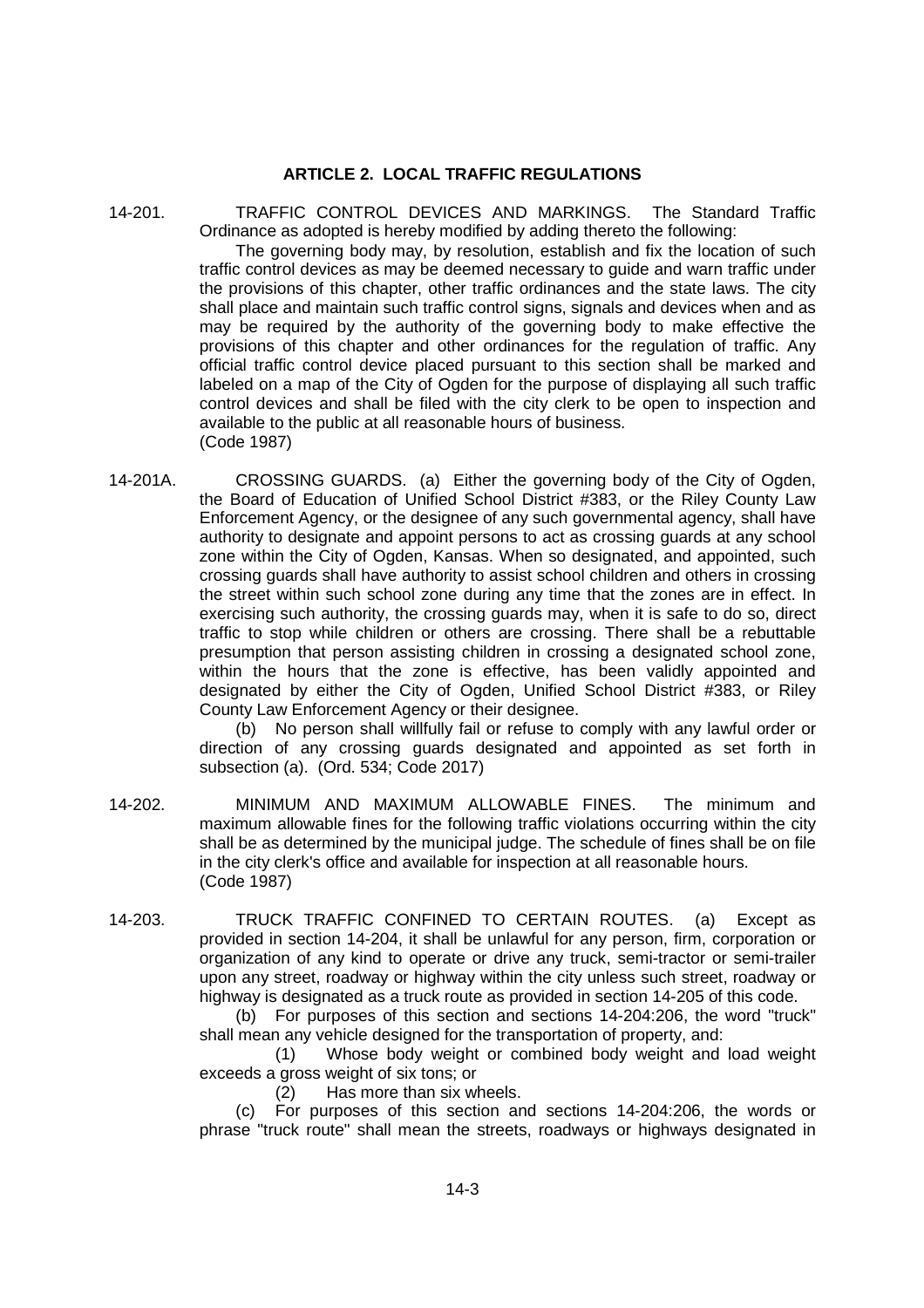section 14-205 upon or along which trucks coming into, traveling within or going out of the city shall be allowed to operate or drive upon. (Code 1987)

14-204. SAME; EXCEPTIONS. Subsection (a) of section 14-203 shall not apply to any of the following circumstances:

> (a) The operation of a truck upon any street where necessary to make a delivery or pick up materials or merchandise, provided that the truck be operated in the shortest and the most direct route to the destination of the truck from the truck route to make the local delivery or pick up and return to the truck route in the shortest and the most direct route; or

(b) The operation of emergency truck upon any street in the city; or

(c) The operation of trucks owned or operated by the city, public utilities and contractors of the city while engaged in the repair, maintenance or construction of streets, street improvements, utility services or conducting refuse collection; or

(d) The operation of a truck upon any street while engaged in the delivery and or receiving of construction goods or materials to any location in the city under construction, where construction and building are taking place, provided that the truck be operated in the shortest and most direct route to the destination of the truck from the truck route to make delivery or pick up and return to the truck route in the shortest and the most direct route. (Code 1987)

14-205. TRUCK ROUTES. Truck routes in the city shall be as follows: (a) Riley Avenue. (Code 1987)

14-206. SAME; NOTICE; ENFORCEMENT. The mayor shall cause all truck routes to be clearly sign-posted to give notice of designated truck routes. Any law enforcement officer shall have the authority to require any person driving or in control of any vehicle not proceeding over a truck route to proceed to any public or private scale available for the purpose of weighing and determining whether this article has been complied with. (Code 1987)

14-207. PARKING ON PRIVATE PROPERTY. (a) Except as provided in subsection (b), it shall be unlawful for any person to park, store, leave or abandon a vehicle on real property without authority from the owner or occupant thereof.

> (b) It shall not be a violation of this section to park a vehicle on public property, as long as such parking is in compliance with all applicable laws, ordinances, rules and regulations. It shall not be a violation of this section to park a vehicle on private property, which is both open to use by the public for such purpose and is designed and intended for the parking of motor vehicles. For the purposes of this section, private property is not "open to use by the public", if it is:

> (1) Being used as either single-family residential or two-family residential; or

> (2) Restricted to parking for a particular purpose, or to certain vehicles or users, and the public is notified of such restrictions by signs erected on the property in compliance with subsection (c) hereinafter.

> Nothing contained within this section shall be deemed to permit the parking of motor vehicles at any location where such is otherwise prohibited by law.

> (c) Signs restricting parking pursuant to subsection (b) (2) shall comply with the following: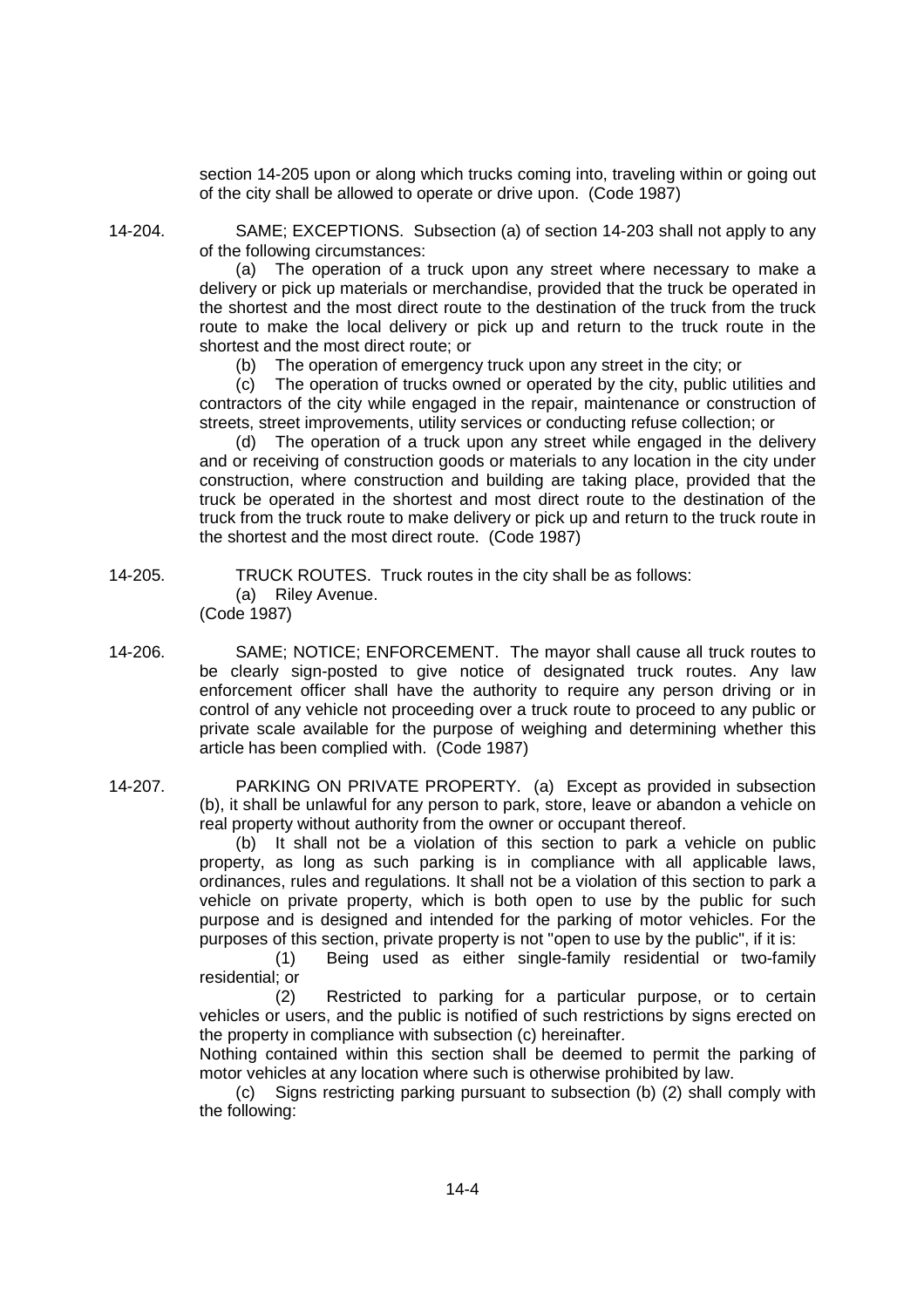(1) All such signs shall be at least 18 inches wide, and 24 inches tall, and shall be posted on a pole or other structure between four feet and eight feet above the ground.

(2) The signs shall reasonably inform the users of the parking area of the restrictions as to its use. In addition to wording informing the users of such restrictions, such signs shall contain wording at the top stating "RESTRICTED PARKING" and shall contain wording at the bottom stating "VIOLATORS WILL BE TOWED AT VEHICLE OWNERS EXPENSE".

(3) At least one sign shall be placed at all entrances to the parking area and positioned so that the operator of a vehicle entering the parking area can observe the sign. A minimum number of signs, equal to one for each ten parking spaces within the parking area, shall be located uniformly throughout the parking area. The requirements set forth in this subparagraph (3) shall not apply to parking areas that contain more than 50 parking spaces. In parking areas that contain more than 50 parking spaces, the number, and location, of such signs shall be established by the director of the Riley County Police Department, or his designee. The number and location of such signs shall be determined in a manner to reasonably notify the users of such parking area of the restrictions.

(d) Upon request of the owner, occupant, or their authorized agent, of real property, the Riley .County Police Department may remove and impound any vehicle parked in violation of this section. Upon the removal and impoundment of a vehicle parked in violation of this section, the provisions of section 14-208 of the Code of Ordinances shall be applicable. If an officer of the Riley County Police Department has placed an official citation upon a motor vehicle, alleging that the vehicle has been parked in violation of this section, such citation, unless it clearly states otherwise, shall be deemed authorization from the Riley County Police Department to the owner, occupant, or their authorized agent, of the parking area, to cause the removal and impoundment of such vehicle, under the authority of this section. Unless the owner of the vehicle, or the owner's authorized agent, has recovered such vehicle, and has paid all charges associated with the removal and impoundment of such vehicle within the time frame set forth hereinafter, any person who removes, and/or impounds a vehicle pursuant to this section shall notify the director of the Riley County Police Department, or his designee, within one hour after such removal and impoundment. Such notice may be either orally, or in writing. Such notice shall include, at a minimum, a description of the vehicle, the tag number, the location from which the vehicle was removed, the name of the owner, occupant or agent who requested the removal, the location at which it is impounded, and any other information required by the Riley County Police Department. The Riley County Police Department shall be responsible to insure that the provisions of section 14-208 have been complied with, in connection with any vehicle removed and/or impounded pursuant to this section.

(e) In any prosecution charging a violation of this section, proof that the particular vehicle described in the complaint was in violation of this section, together with proof that the defendant named in the complaint was at the time of the violation a registered owner of such vehicle, shall constitute a prima facie presumption that said registered owner of such vehicle was the person who parked such vehicle. In addition to all other penalties, which are applicable to a conviction of this section, the judge of the municipal court may require a person convicted of this offense to reimburse any person who has incurred costs related to the removal and impoundment of such vehicle. (Ord. 595; Code 2017)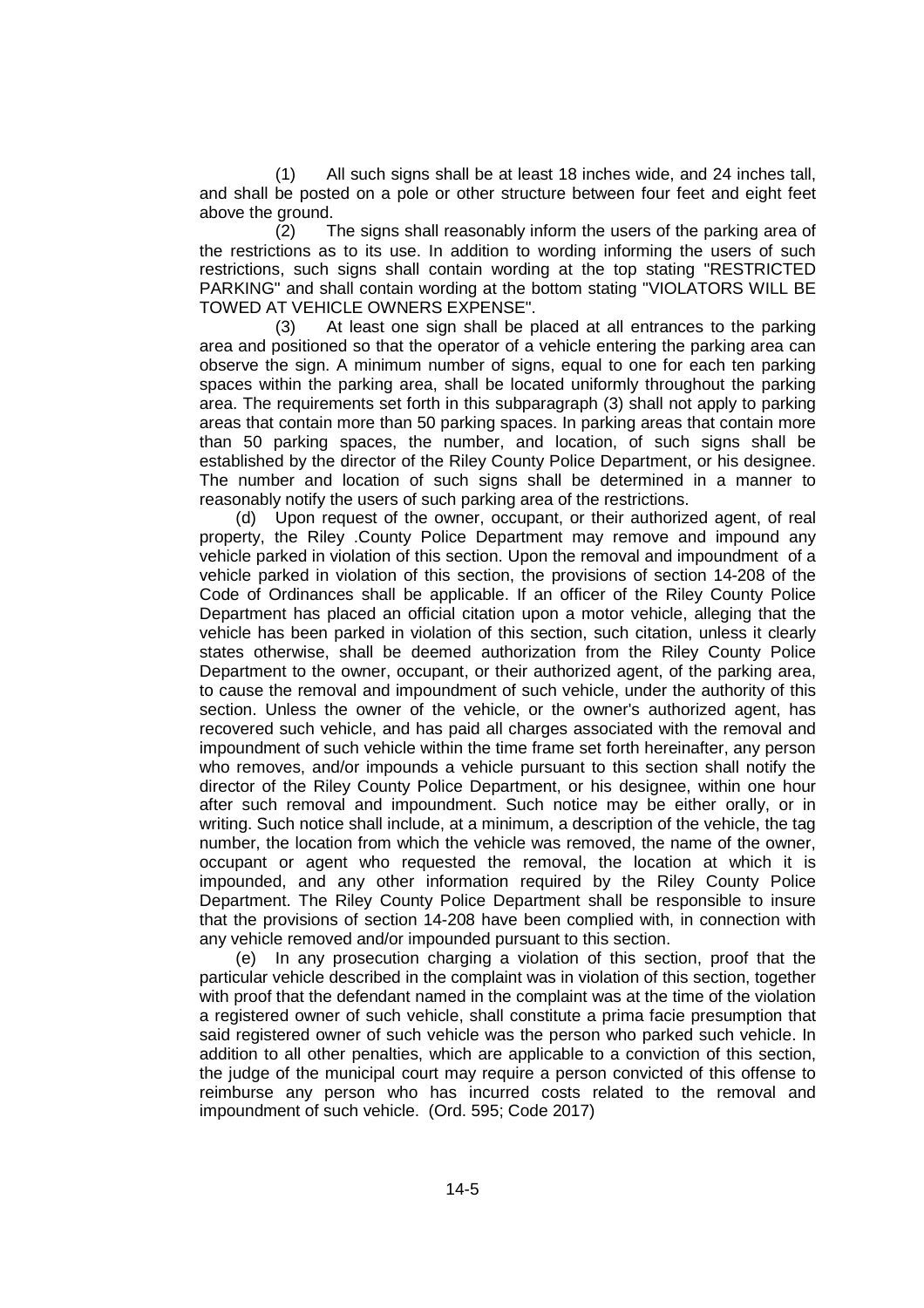14-208. AUTHORITY TO TOW IN VEHICLES; PROCEDURE. (a) Members of the Riley County Police Department are hereby authorized to remove and impound any vehicle parked in violation of the ordinances of the city. This authority shall apply to vehicles parked upon the public streets, public alleys, municipal parking lots or public parks.

> (b) Whenever a vehicle which is registered in Kansas is impounded by the Riley County Police Department pursuant to this section, the police department shall mail a notice by certified mail to the registered owner thereof, addressed to the address as shown on the certificate of registration, and to the lienholder, if any, stating the reasons for the impoundment, the rights of the owner/lienholder as set forth in this section as to recovery of the vehicle, and a statement that, unless the owner or lienholder exercises his rights within 15 days from the date of the mailing of the notice, the vehicle will be sold at public auction to cover the costs of towing and storage, as well as any fines accrued as of the date of towing. Such notice is to be mailed before the close of the tenth full working day following the date of towing.

> (c) If the impounded vehicle is registered in another state, or bears no registration plates, the Riley County Police Department shall take prompt action, reasonably calculated to apprise the owner, or lienholder, if any, of the vehicle's location and potential disposition. Such action may include, but is not limited to, contacting the department of motor vehicles of other states to learn to whom a vehicle is registered. If the police department is unsuccessful in determining the name and address of the owner or any lienholder of the vehicle, they shall publish a notice once each week for two consecutive weeks in the official city newspaper describing the motor vehicle by name of maker, model, color and serial number, and shall further state the reasons for the impoundment, information regarding the rights of the owner/lienholder in the recovery of the vehicle and a statement that unless the owner/lienholder takes action within 15 days of the date of the second publication, the vehicle will be sold at public auction to cover any towing and storage costs, as well as any fines accrued as to the date of towing. If the police department is successful in locating the name and address of the owner or any lienholder, they shall be afforded the same notice as set forth in the preceding subsection.

> (d) Whenever the Riley County Police Department has complied with the foregoing provisions of this section with respect to any such vehicle, and the owner or lien holder does not exercise any of his rights as set forth in this section within the time stated in the notice, the Riley County Police Department, or its designated agent, may sell the motor vehicle at public auction to the highest bidder for cash.

(e) Once a vehicle has been impounded, the owner or lienholder may:

(1) Immediately pay the accrued towing fee and storage charges, and thereby regain possession of the vehicle;

(2) Sign a signature bond in the amount of the accrued towing fee and storage charges, and thereby regain possession of the vehicle; or

(3) Refuse the options in the preceding subsections and demand a hearing on the validity of the towing, to be held before the municipal court on the next regularly scheduled court day following the demand. If the judge of the municipal court finds that there was no probable cause for the towing, the owner/lienholder shall be given possession of the vehicle. If there was probable cause, the judge shall thereby order the owner/lienholder to comply with the preceding subsections before possession may be regained. No vehicle shall be returned until the owner/lienholder provides sufficient documentation to establish right to possession.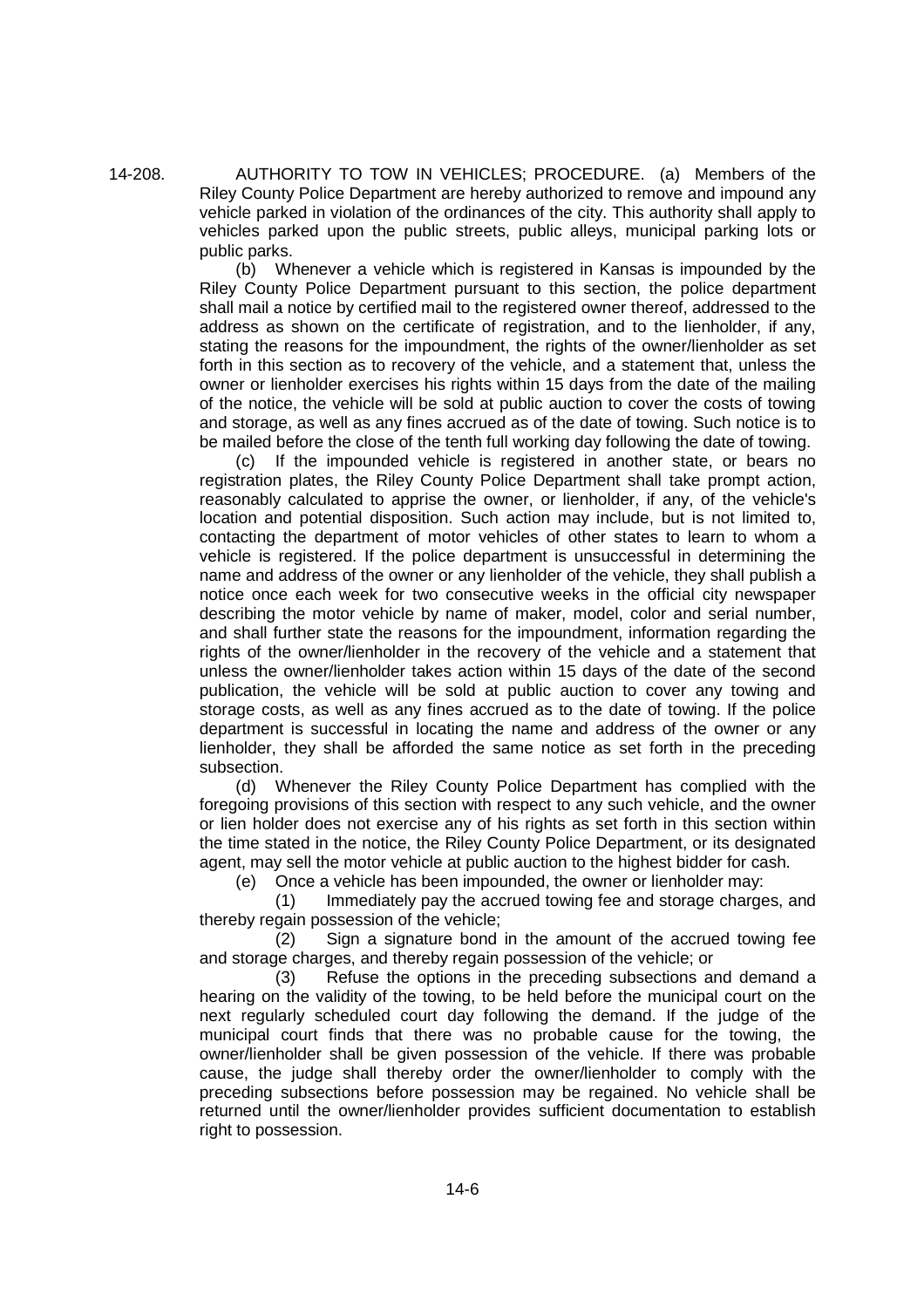(f) Whenever a traffic violation is dismissed, or an owner/lienholder is acquitted, or it is otherwise determined that the towing of a vehicle was improper, and the owner/lienholder has already paid the towing fee and storage charges pursuant to this section the fees and charges shall be automatically refunded by the city. (Ord. 595; Code 2017)

- 14-209. EMERGENCY SNOW REGULATIONS; FINDING OF GOVERNING BODY. The governing body finds that parking and operation of vehicles on certain streets covered by a heavy accumulation of snow is a matter affecting the health, safety and welfare of the citizens of the city for the reason that parked and stalled vehicles impede snow removal operations and cause serious traffic congestion. (Ord. 340, Sec. 1; Code 1987)
- 14-210. SAME; DECLARATION OF TRAFFIC EMERGENCY. Whenever snow has accumulated or there is a possibility that snow will accumulate to such a depth that snow removal operations will be required, the mayor or in the absence of the mayor, the Riley County Police Department, may declare a traffic emergency and until such traffic emergency is terminated it shall be unlawful:

(a) To park a vehicle on any street designated an emergency snow route in section 14-213 of this article; or

(b) To operate a motor vehicle on any emergency snow route without first having equipped such vehicle with tire chains or snow tires, excepting that motor vehicles with dual wheels or four wheel-drive need not be equipped with tire chains or snow tires. (Ord. 340, Sec. 2; Code 1987)

- 14-211. SAME; NOTICE OF PARKING EMERGENCY; TERMINATION. Upon declaring a traffic emergency the mayor shall forthwith cause appropriate notice thereof to be given through the local press, radio, or other media. The parking emergency shall be terminated by notice given substantially in the same manner as the parking emergency was declared. (Ord. 340, Sec. 3; Code 1987)
- 14-212. SAME; REMOVAL OF PARKED VEHICLES. All vehicles parked on emergency snow routes must be removed within two hours after notice of a traffic emergency has been given. Any vehicle parked on an emergency snow route after such period of time may be removed or caused to be removed by a police officer to a place of safety and the vehicle may not be recovered until the towing and storage charges are paid. (Ord. 340, Sec. 4; Code 1987)
- 14-213. SAME; EMERGENCY SNOW ROUTES; ESTABLISHMENT; SIGNS. The following streets are hereby established as emergency snow routes within the city: Riley Avenue from 100 through 500 Blocks of Riley Avenue. The director of the Riley County Police Department shall cause appropriate signs to be installed along each of the streets designated emergency snow routes. (Ord. 340, Sec. 5; Code 1987)
- 14-214. SAME; PENALTY. Any operator of a vehicle who shall violate the provisions of sections 14 210:214 shall, upon conviction thereof, be fined in an amount not to exceed \$25. (Ord. 340, Sec. 6; Code 1987)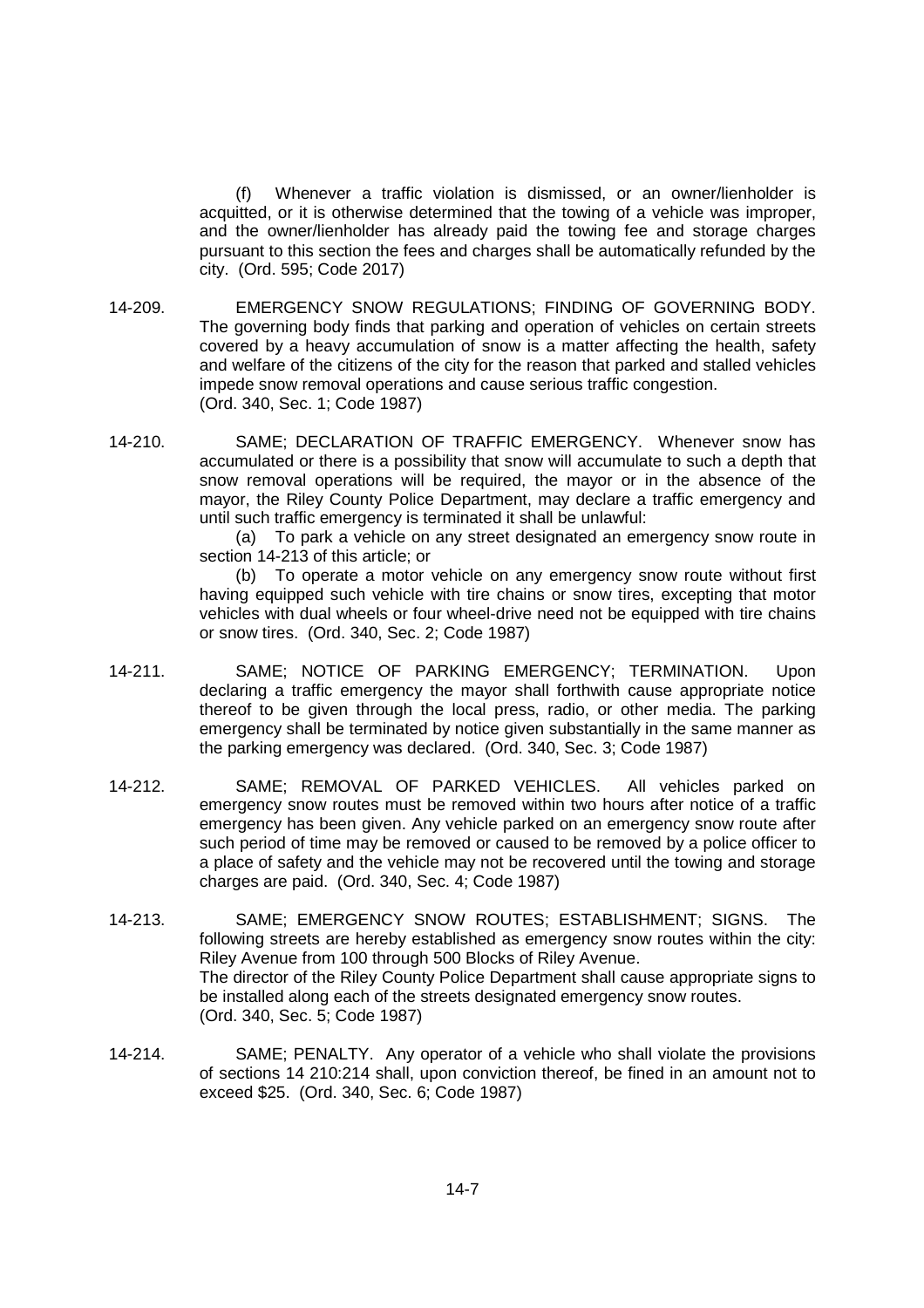14-215. PARKING RESTRICTIONS. (a) No person shall stop, stand or park any vehicle, machinery or any other movable object on the street, or within the city rightof-way on the following streets:

(1) South Walnut Street from Riley Avenue south to Fourth Street;

(2) South Elm Street from Riley Avenue south to Fourth Street.

(b) The city is authorized to erect signs prohibiting parking as set forth in the section.

(c) This section shall not apply to any paved parking stall or private driveway, which is perpendicular to the street. (Ord. 703; Code 2017)

14-216. SAME; PARKING RESTRICTIONS. (a) No person shall stop, stand or park any vehicle, machinery or any other movable object on the street, or within the city right-of-way on North Elm Street, from Riley Avenue north to Sixteenth Street.

(b) The city is authorized to erect signs prohibiting parking as set forth in this section.

(c) This section shall not apply to any paved parking stall or private driveway, which is perpendicular to the street. (Ord. 712; Code 2017)

14-217. MAXIMUM SPEED. The maximum speed on Cimarron Trail is hereby established at 35 mph, and no person shall operate a motor vehicle in excess of such maximum speed Signs with the maximum speed shall be erected on said street. (Ord. 713; Code 2017)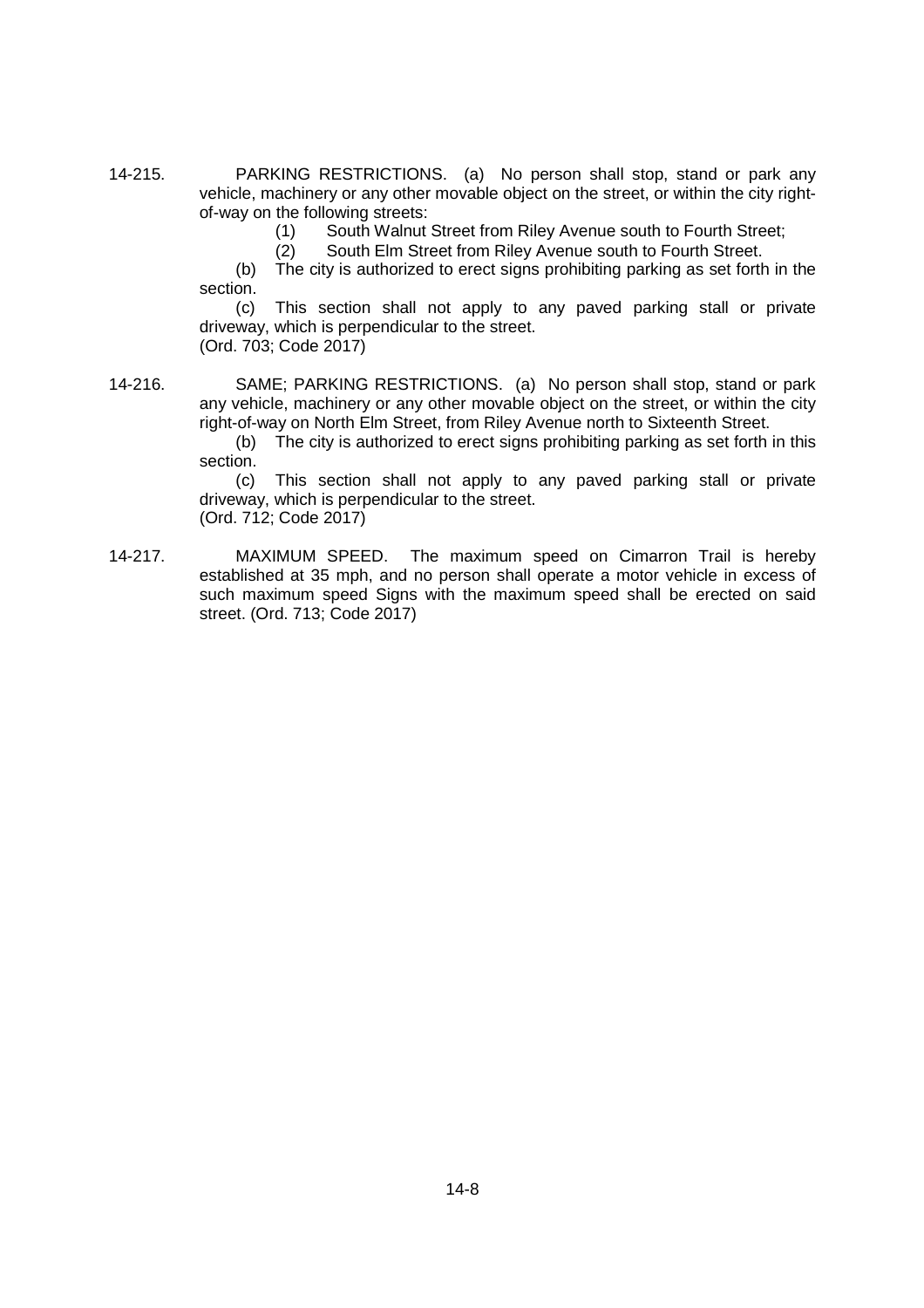### **ARTICLE 3. IMPOUNDMENT OF MOTOR VEHICLES**

14-301. DEFINITIONS. For the purpose of this article, the following terms, phrases, words and their derivations shall have the following meanings:

> Highway. The entire width between the boundary lines of every way publicly maintained when any part thereof is open to the use of the public for purposes of vehicular travel. Where the word "highway" or the word "street" is used in this article, it means street, avenue, boulevard, thoroughfare, alley, and other public way for vehicular travel by whatever name, unless the context clearly indicates otherwise.

> Motor Vehicle. Every device in, upon, or by which any person or property is or may be transported or drawn upon a highway, except devices moved by human power or used exclusively on stationary rails or tracks.

> Owner or Occupant. A party having fee simple title in the real property, or a party having a leasehold interest in the real property, or a party who is the beneficiary of a private easement for the purpose of egress or ingress to or from said real property.

(Code 1987)

14-302. IMPOUNDING VEHICLES. The police department may cause to be impounded:

> (a) Any motor vehicle unlawfully parked on a highway in violation of any provision of a city ordinance which prohibits the parking of vehicles at the place where or time when the impounded motor vehicle is found.

> (b) Any motor vehicle that has been abandoned and left on a highway or other property open to use by the public for a period in excess of 48 hours pursuant to K.S.A. 8-1102.

(c) Any motor vehicle which:

- (1) Is subject to removal pursuant to K.S.A. 8-1570, or 8-1102, or
- (2) Is subject to seizure and forfeiture under the laws of the state, or

(3) Is subject to being held for use as evidence in a criminal trial.

(d) Any motor vehicle, the continued presence of which, because of the physical location or condition of the motor vehicle, poses a danger to the public safety or to the motor vehicle.

(e) Any motor vehicle which has been abandoned or parked on any real property, other than public property or property open to use by the public, may be moved and disposed of in accordance with the terms of this article by the police department upon the request of the owner or occupant of such real property. The real property referred to herein shall not be owned or leased by the person who abandons or parks said vehicle or by the owner or lessee of such vehicle. The City of Ogden, Kansas; or any person, partnership, corporation or their agent conducting a business enterprise for the purpose of towing vehicles which removes such vehicle from the real property at the request of the police department shall have a possessory lien on such vehicle for the cost incurred in removing, towing and storing such vehicle. For purposes of this article, common areas shall be construed not to mean public property or property open to the public. (Code 1987)

14-303. SAME. The police department may authorize storage of such impounded motor vehicles at any location, public or private, which is zoned for the storage of motor vehicles. (Code 1987)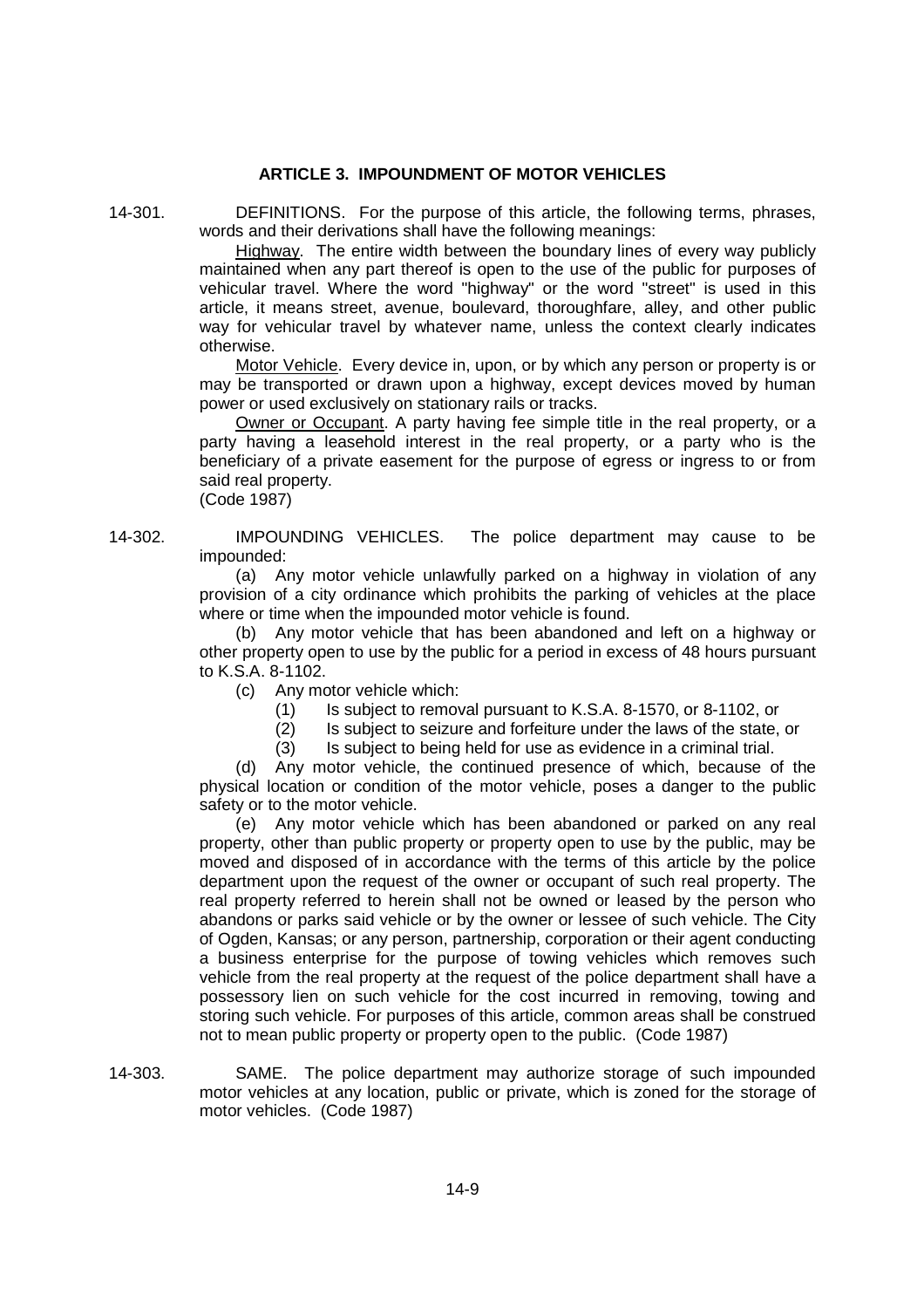14-304. NOTICE OF IMPOUNDMENT; STORAGE OF VEHICLE. (a) When Owner Present. When the police department intends to impound a motor vehicle pursuant to section 14-302 and the owner of the motor vehicle is then present, the police department shall before the motor vehicle is removed, provide the owner with a notice, in the form prescribed by the police department that the motor vehicle is being impounded, that towing and storage charges will be assessed against the impounded motor vehicle, that the owner may claim and regain possession of the impounded motor vehicle at the location to which it is being removed for storage without prepayment of towing and storage charges and that the owner may request a hearing as to the propriety of the impoundment and as to the amount of and the owner's liability for the towing and storage charges. The notice shall also state the location where the impounded motor vehicle will be stored and the place where the owner may make his or her request for the hearing. The notice shall also state, in prominent language, that failure by the owner to request a hearing within five days after receipt of the notice may act as a waiver of his or her right to a hearing and that this may result in the placing of a lien against the motor vehicle for the towing and storage charges without further notice to the owner; and that the motor vehicle be sold at public auction to the highest bidder for cash after 15 days from the date of the mailing of the notice. The owner of the impounded motor vehicle shall sign the notice as an acknowledgement that he or she has received a copy of the notice and a copy of the notice shall be provided to the owner.

> (b) When Owner not Present. (1) When the police department impounds and remove a motor vehicle pursuant to section 14-302(a) and the owner of the motor vehicle is not present at the time of the impoundment, the police department shall, if such motor vehicle has displayed thereon a registration plate issued by the division of vehicles and has been registered with said division, mail a notice by certified mail to the registered owner thereof, addressed to the address as shown on the certificate of registration, and to the lienholder, if any, of record in the county in which the title shows the owner resides, if registered in this state. The notice shall be in the form prescribed by the police department containing the same information as required by section 14-304(a). The police department shall use reasonable diligence in determining the title owner, or if from a non-title state, the registered owner, of the vehicle, and shall inquire by mail of the office of the register of deeds of the county in which the title shows the owner resides, if registered in this state, as to whether there are any lienholders of record. If the owner cannot be served by certified mail at the address on the motor vehicle registration and there is no other known address of the owner, the owner shall be deemed to be a resident of the state whose whereabouts are unknown and service shall be made on the Secretary of State as provided in K.S.A. 8-401.

> (2) If the owner does not reside in the state, as appears from the motor vehicle registration and the owner cannot be served by certified mail at the address on the motor vehicle registration and there is no other known address of the owner, the owner shall be deemed a nonresident of the state and service shall be made on the Secretary of State as provided in K.S.A. 8-401.

> (c) Failure or Refusal to Sign Notice. If any person required by this section to sign a notice of impoundment willfully fails or refuses to do so, or if such person cannot be found, the police department shall note this fact on the face of the notice, which shall constitute prima facie evidence of delivery or service of notice as required by this section.

(Code 1987)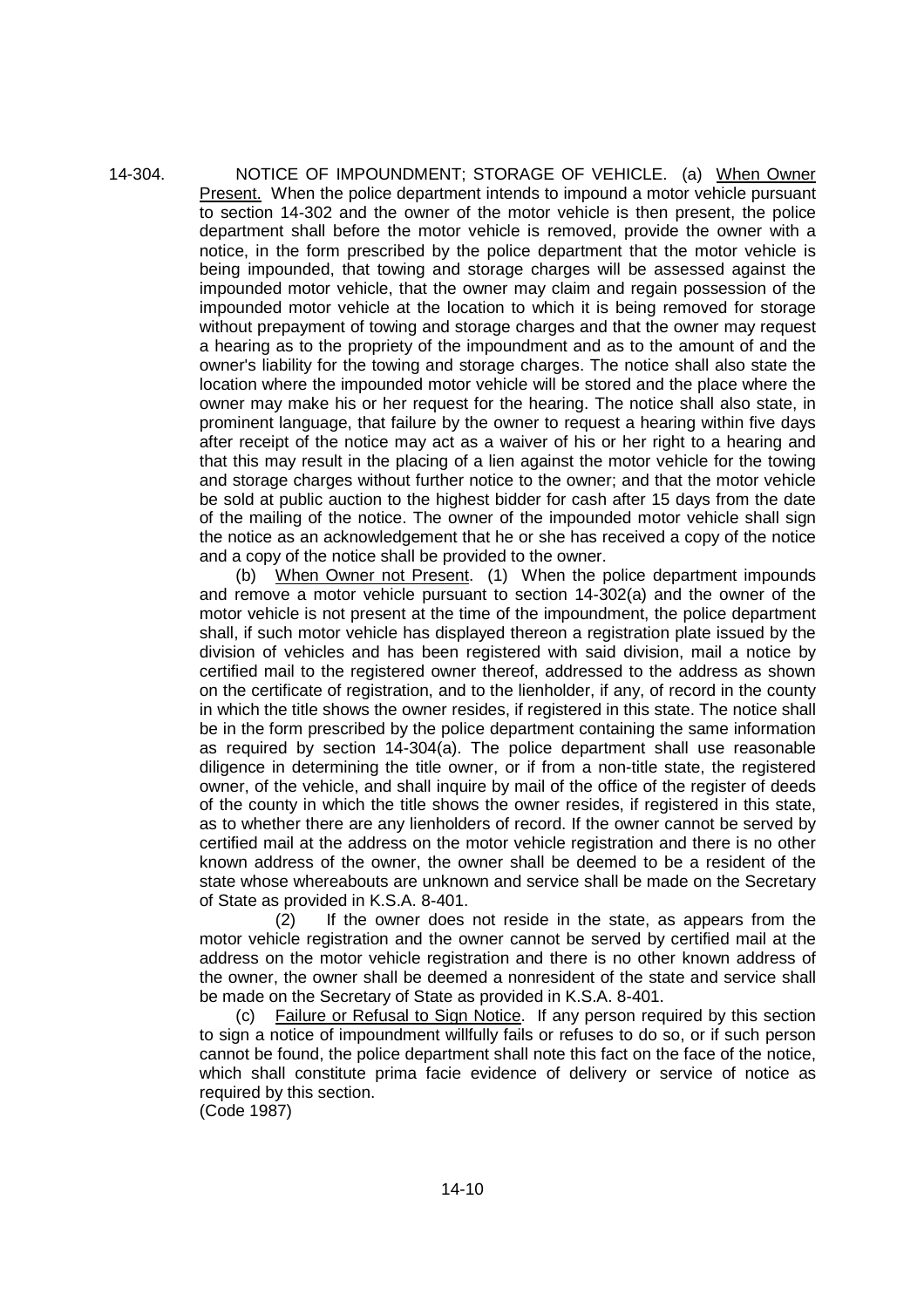- 14-305. IMPOUNDMENT AFTER REQUEST TO LEAVE MOTOR VEHICLE. In all cases wherein the owner or operator of a motor vehicle which is on a public street has requested that the motor vehicle be left unattended at that location, in lieu of impoundment of the motor vehicle pursuant to section 14-302, the police department may honor said request for a period of time not exceeding 24 hours, after which time the motor vehicle shall either be removed from the location by the owner or operator or be impounded by the police department pursuant to section 14-304. The police department shall be immune from liability for any damage, loss or destruction of the motor vehicle occasioned by its being left unattended pursuant to the request of the owner or operator thereof, in lieu of impoundment. Nothing in this section shall be construed to limit the authority of the police department to order the removal of a motor vehicle by its owner or operator or to impound a motor vehicle pursuant to section 14-304 at any time whenever in his or her judgment the presence of the unattended motor vehicle constitutes a danger to the public safety. (Code 1987)
- 14-306. RELEASE OF MOTOR VEHICLE FROM IMPOUNDMENT. (a) Generally. Unless the vehicle is impounded pursuant to section 14-302(b) herein, the owner of an impounded motor vehicle may secure the release of the motor vehicle from impoundment upon requesting such release and presenting proof of ownership satisfactory to the custodian of the place where the motor vehicle is stored. If the custodian is satisfied that the person making the request is the owner or his or her authorized agent, he or she shall release the motor vehicle to the owner or his or her agent. Nothing in the preceding sentence shall preclude the owner of the impounded motor vehicle or his or her agent from paying any towing and storage charges that may be assessed against the motor vehicle, but neither the police department nor the custodian of the storage space may require payment of any towing or storage charges as a condition precedent to such release. At the same time as the owner or his or her agent requests release of the impounded motor vehicle, and if such request is made with 40 days after the owner receives a copy of the notice of impoundment, the police department shall provide him or her an opportunity to make a request for a hearing on the propriety of the impoundment and on the amount and his or her liability for the towing and storage charges occasioned by the impoundment; provided, that if the owner or his or her agent requests release of the impounded motor vehicle more than 40 days after the owner receives a copy of the notice of impoundment, no hearing may be requested on the impoundment or on the towing and storage charges and the owner shall be conclusively presumed to have consented to the impoundment and to the amount of and his or her liability for the towing and storage charges.

(b) Security for Payment of Charges. If the ownership of the impounded motor vehicle is evidenced by a title certificate issued by the Kansas Department of Highway Safety and Motor Vehicles, the owner or his or her agent may secure the release of the motor vehicle from impoundment without the payment of any towing or storage charges or the deposit of any security for the payment thereof. If the ownership of the impounded motor vehicle is evidenced by a foreign title instrument, or if the jurisdiction in which title is recorded is not evidenced from the document establishing ownership, the owner or his or her agent, before the custodian of the place where the motor vehicle is stored authorizes release of the motor vehicle form impoundment, shall deposit with the custodian cash in the amount of the towing and storage charges to the date of the request. If the owner or his or her agent refuses to provide the cash deposit, the custodian shall not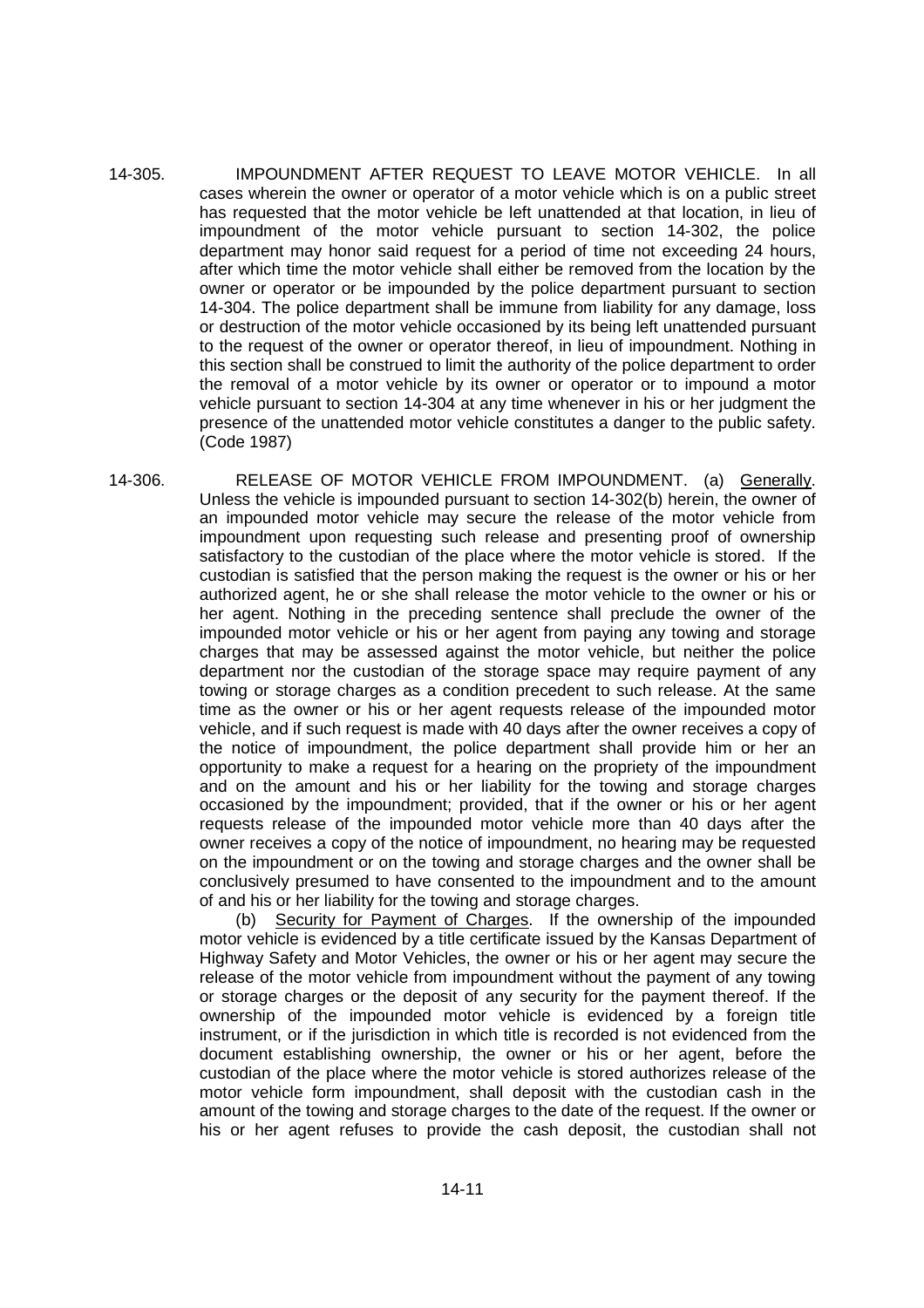authorize release of the impounded motor vehicle but if the request is timely made, a date shall be set for the hearing on the impoundment and charges. (Code 1987)

14-307. HEARING. If the owner of an impounded motor vehicle or his or her agent timely requests the release of the motor vehicle from impoundment and a hearing on the impoundment and charges, as provided in section 14-306, a date shall be set, not more than five days after the date of request, for the hearing. The city attorney shall provide a hearing examiner to conduct the hearings required by this section. At the hearing, the owner, his or her agent, or his or her attorney shall be afforded an opportunity to present, by oral testimony or documentary evidence, his or her objections to (a) the impoundment of the motor vehicle and (b) (1) the amount of the towing and storage charges and (2) his or her liability for the payment thereof. If the owner or his or her agent requested the hearing more than five days but not more than 40 days after the owner received a copy of the notice of impoundment, the owner, his or her agent or his or her attorney shall be required at the hearing, as a condition precedent to the presentation of any objections by the owner, to show good cause for the delay in making the request more than five days after the owner received a copy of the notice of impoundment: if good cause cannot be shown, the hearing officer shall dismiss the hearing and make the finding stated in subsection (b) below; otherwise, the hearing examiner shall proceed to hear the owner's objections. At the conclusion of the hearing on the owner's objections, the hearing examiner shall render his or her decision if the hearing examiner:

(a) Finds that the impoundment was improper, he or she shall:

(1) Find that the owner is not liable for any towing or storage charges occasioned by the impoundment and

(2) Determine whether and to what extent the city shall be the expense of the towing and storage charges; or

(b) Finds that the impoundment was proper, he or she shall establish:

(1) The amount of the towing and storage charges to be assessed against the impounded motor vehicle and

(2) The extent of the liability of the owner for payment of the towing and storage charges so established. The decision of the hearing examiner shall be final, and a copy of the decision shall be furnished to the owner of the impounded motor vehicle, to the custodian of the place where the motor vehicle is stored and to the city attorney.

In the event that the impoundment was pursuant to K.S.A. 8-1102(6), the owner or occupant of the real property upon which the abandoned vehicle was located shall not be assessed the costs of towing and storage of the vehicle. Further, nothing within this article shall be construed to modify or effect the validity of the possessory lien of the person removing such vehicle from the real property established by K.S.A. 8-1102(b). (Code 1987)

14-308. CHARGES CONSTITUTE A LIEN. The towing and storage charges occasioned by the impoundment of a motor vehicle pursuant to section 14-302 shall be and constitute a lien upon the impounded motor vehicle, except as provided in this section. If the hearing examiner finds pursuant to section 14-307 that the impoundment was improper and if he or she determines that the city shall bear part or all of the towing and storage charges, the lien created by this section shall be discharged. If the hearing examiner finds pursuant to section 14-306 that the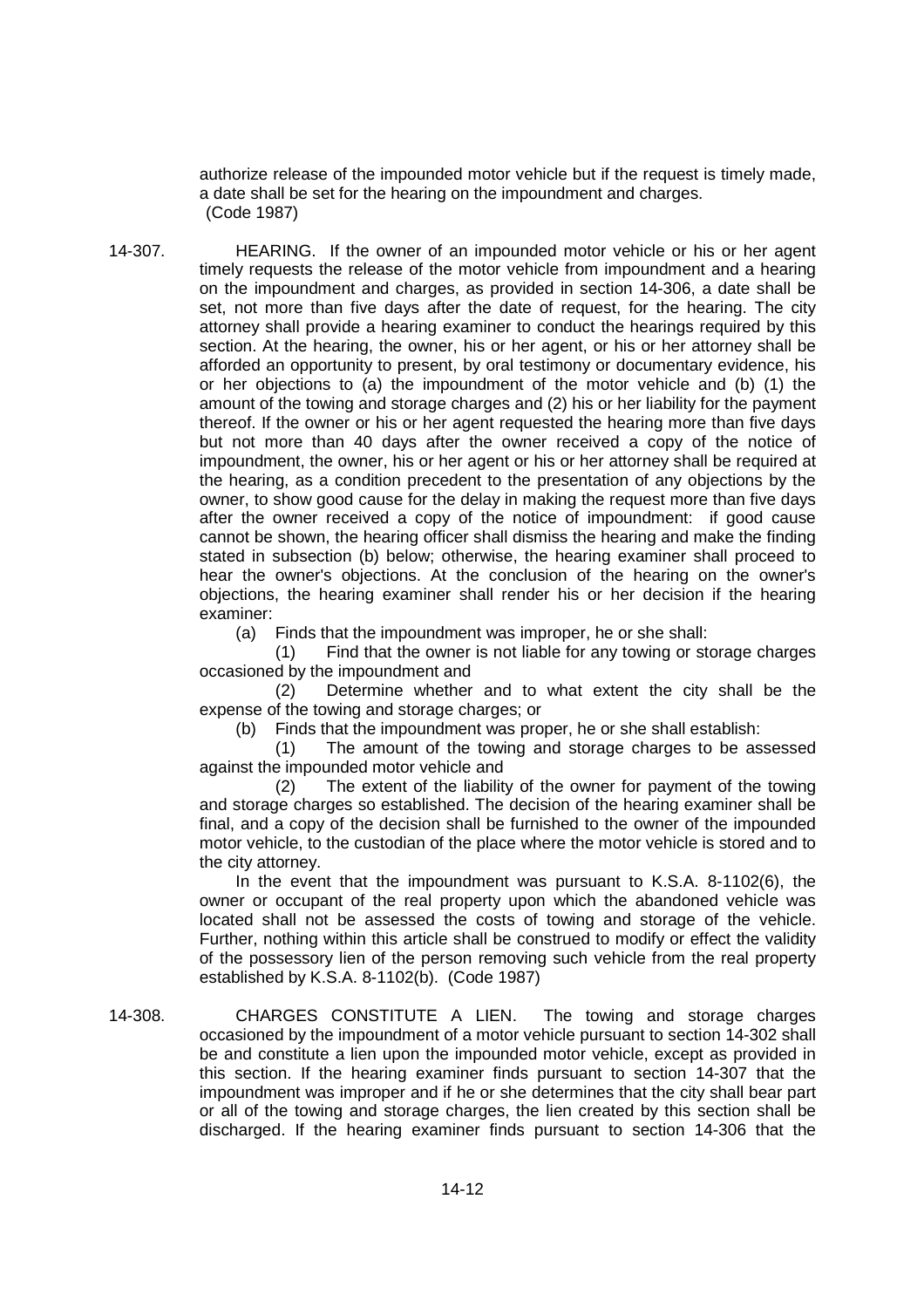impoundment was proper but that the towing and storage charges should be in an amount less than the amount of the lien, the lien created by this section shall be discharged to the extent that it exceeds the amount established by the hearing examiner. The holder of a lien created by this section may perfect such lien in any manner provided by law, but he or she may not retain possession of the motor vehicle when it has been released pursuant to section 14-306(a). In the event that the impounded motor vehicle is released from impoundment and the owner or his or her agent has provided security for payment of charges as required by section 14- 306(b), the lien created by this section shall also be a lien against the security so provided, subject to being wholly or partially discharged as provided in this section. (Code 1987)

- 14-309. SATISFACTION OF LIEN; NOTICE OF PUBLIC SALE. The holder of a lien against a motor vehicle created by section 14-308, to the extent that such lien has not been discharged as provided in section 14-308 or otherwise satisfied, may enforce such lien in any manner provided by law after 60 days from the date the motor vehicle is impounded by the police department. If the owner of the motor vehicle or his or her agent has provided security for the payment of the lien as provided in section 14-306(b), the lien shall first be satisfied out of the security so provided and, if any portion of the lien remains unsatisfied and undischarged, may then be enforced in any manner provided by law. If the motor vehicle against which the lien is created pursuant to section 14-308 is still under impoundment 60 days from the date it is impounded by the police department and the owner has not requested release of the motor vehicle from impoundment nor paid the towing and storage charges that are the basis for the lien, the motor vehicle shall be sold at public sale to the highest and best bidder for cash to satisfy the lien. Notice of the sale shall be given in accordance with K.S.A. 8-1102. Publication, required by K.S.A. 8-1102, may be made before the termination of the 60 day period for a sale thereafter. (Code 1987)
- 

#### 14-310. REDEMPTION. If the city is to conduct the sale:

(a) Any holder of a recorded lien or retained title on a motor vehicle to be sold by the city under the provisions of section 14-309 may claim and take possession thereof, upon payment of accrued charges and estimated costs of publication of the notice of sale to the police department and the deposit with the police department of sufficient assurance by surety bond or otherwise, approved by the city attorney, that the motor vehicle will be forthcoming for public sale thereof or upon claim of the rightful owner prior to the sale. The police department shall, within three days, make a report to the city treasurer and deliver the charges and costs so paid to the city treasurer, taking a receipt therefor and filing it, together with a duplicate copy of the report to the city treasurer, with the records in his or her office. The funds shall be held in a trust account until final disposition of the motor vehicle. Not less than five days before the date for sale of the motor vehicle, the police department shall notify the lienholder or retained titleholder of the time and place for the sale, and the lienholder or retained titleholder shall deliver such motor vehicle to the police department at or before 12:00 noon of the day before the sale. At the sale the amount paid shall be credited on the bid of the lienholder or retained titleholder. If the lienholder or retained titleholder is the successful bidder for the motor vehicle, the police department shall report this fact to the city treasurer and then the funds previously paid by the lienholder or retained titleholder shall be relieved of the trust previously impressed and become the same as other funds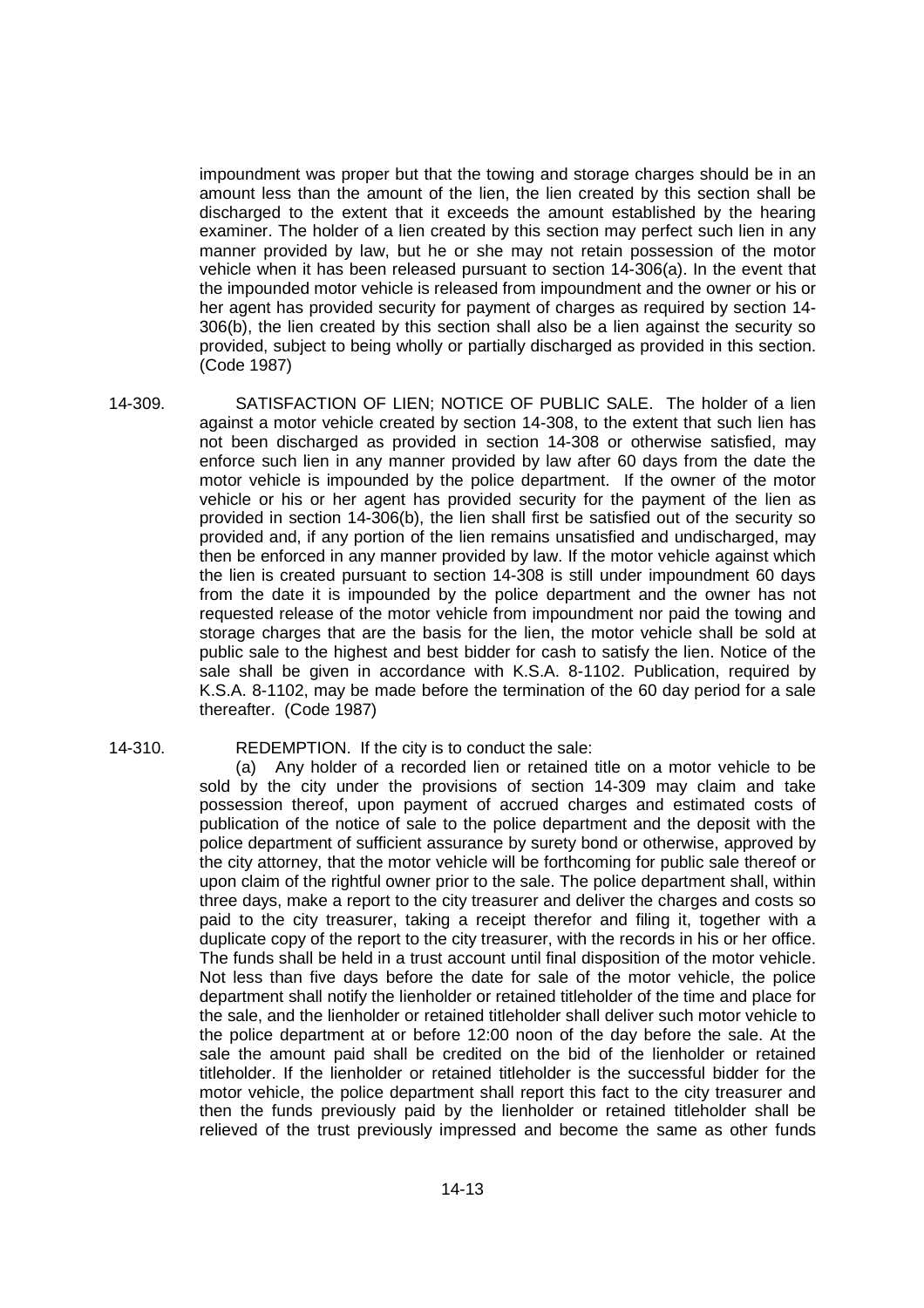received by the city for storage and costs of impounded motor vehicles. If the motor vehicle is sold for a higher bid to any person other than the lienholder or retained titleholder, the police department shall report this fact to the city treasurer and the lienholder or retained titleholder shall be refunded the amount previously paid by him out of the trust account.

(b) And if the rightful owner of the motor vehicle claims the same before the sale by payment of the accrued charges, the police department shall immediately notify the lienholder or retained titleholder in possession of the motor vehicle and he or she shall return the same to the police department within 12 hours. The police department shall report this redemption by the rightful owner to the city treasurer and the lienholder or retained titleholder shall be refunded the amount previously paid by him or her out of the trust account. (Code 1987)

- 14-311. SALE PROCEEDS. The proceeds of a public sale held pursuant to section 14-308 whether such sale was conducted by the city or by any other person, after payment of the towing and storage charges and costs and expenses incident to the sale, shall be deposited with the city treasurer, if the owner of the motor vehicle is absent from the sale, for credit to the trust account. The funds deposited in the trust account pursuant to this section shall remain in the account subject to the order of the person legally entitled thereto, but if no claim is made for these funds within a period of one year after the sale, the funds shall become the property of the city, be released from the trust account and be paid into the general fund as miscellaneous revenues. (Code 1987)
- 14-312. STATUTORY PROCEDURES. Nothing in this article shall be construed to augment, diminish, supersede or otherwise interfere with any statutory procedure established by the legislature for the collection of unpaid towing and storage charges. The procedures in this article are supplementary and cumulative to any statutory procedures. (Code 1987)
- 14-313. IMPLEMENTATION OF ARTICLE. The police department and city treasurer are authorized to make rules for the implementation and administration of this article. (Code 1987)
- 14-314. REIMBURSEMENT FOR DISCHARGED LIENS. If a lien created by section 14-308 and held by a private wrecker or towing firm is discharged by section 14-308 pursuant to a determination by a hearing examiner that an impoundment was improper and that the city shall bear part or all of the towing and storage charges, the city shall pay to the firm the amount determined by the hearing examiner. No payment shall be made until it is authorized by the city attorney. (Code 1987)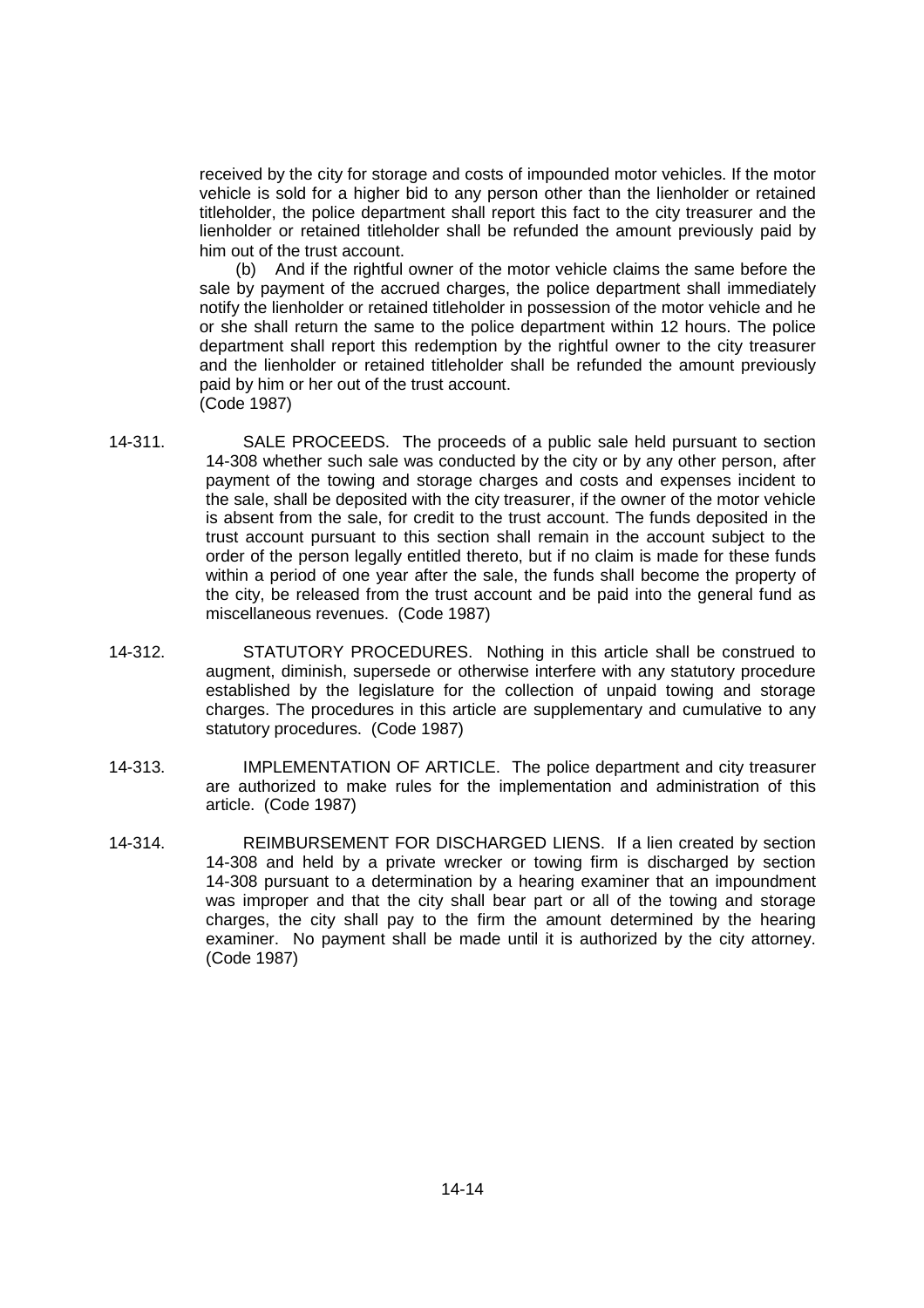### **ARTICLE 4. HAZARDOUS MATERIALS**

- 14-401 HAZARDOUS MATERIAL DEFINED. As used in this article, the term hazardous material shall mean any material or combination of materials which, because of its quantity, concentration, or physical, chemical, biological, or infectious characteristics, poses a substantial present or potential hazard to human health or safety or the environment if released into the workplace or environment or when improperly treated, stored, transported, or disposed of or otherwise managed. (Code 1987)
- 14-402. SAME; EXCEPTIONS. The provisions of this article shall not apply to any container which shall have a capacity of 150 gallons or less which shall be used for the purpose of supplying fuel for the vehicle on which it is mounted. These provisions shall also not apply to vehicles, trailers, containers or tanks containing anhydrous ammonia or other material primarily used by farmers for fertilizer purposes when such vehicles, trailers, containers or tanks are parked or housed upon property designated for the placement of such vehicle, trailer, container or tank by any farmers cooperative, elevator company or farm supply store located within the city limits. (Code 1987)
- 14-403. TRANSPORTATION OF HAZARDOUS MATERIALS. Except as provided in section 14-404 it shall be unlawful for any person, firm, corporation or other entity to transport any hazardous material upon any street, avenue, highway, road, alley or any other public right-of-way in the city. (Code 1987)
- 14-404. HAZARDOUS MATERIALS ROUTES. The provisions of section 14-403 shall apply to all streets, avenues, highways, roadways, alleys or other public right-ofways within the city except those specified within this section where transportation of hazardous materials shall be allowed. Transportation of hazardous materials shall be allowed upon the following streets, avenues, highways or roadways:
	- (a) Riley Avenue
	- (b) (Reserved)
	- (c) (Reserved)

(Code 1987)

14-405. PARKING OF VEHICLES OR TRAILERS CARRYING HAZARDOUS MATERIALS. (a) Except as provided in subsections (b) and (c), it shall be unlawful for any person, firm, corporation or other entity to park any vehicle, trailer or semitrailer carrying any hazardous material within any of the following city zoning districts as defined in Chapter 16 of this code:

(1) (Reserved)

(b) Subsection (a) shall not apply to vehicles, trailers or semi-trailers parked for continuous periods of time not to exceed one hour where such vehicles, trailers or semi-trailers are parked along those routes specified in section 14-404 of this code.

(c) Subsection (a) shall not apply to any vehicle, trailer or semi-trailer carrying any hazardous material where such vehicle, trailer or semi-trailer is not parked within 500 feet of any structure used for human habitation. (Code 2017)